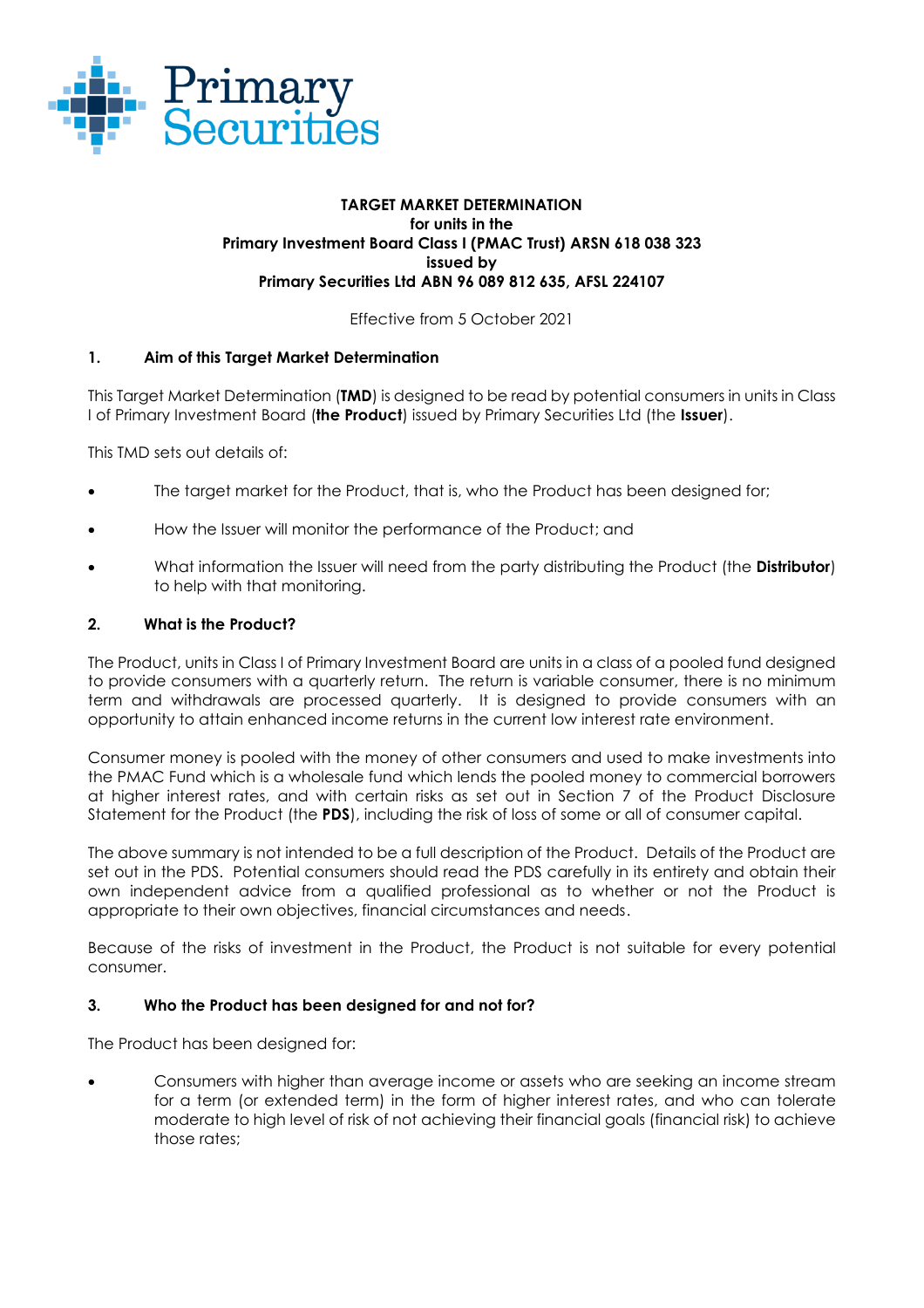

- Consumers who are investing only some of their capital for an income stream in the form of higher interest rates with the accompanying financial risks;
- Consumers who do not need liquidity and can wait for their investment term to mature;
- Consumers wanting an investment which is not correlated with share markets;
- Consumers who are content for their money to be used for commercial loans with the risk of loss of some or all of the capital;
- Consumers in pre-retirement or retirement phase and with limited capital intending to invest a fair proportion of that capital in the Product.

The Product has **not** been designed for:

- Consumers with limited income and assets;
- Consumers seeking capital growth and not income;
- Consumers who are risk averse or could not tolerate any capital loss;
- Consumers who are borrowing the whole or part of what they invest;
- Consumers who require their investments to be liquid.

### **4. Consistency between target market and the Product**

Based on an analysis of the key terms, features and attributes of the Product the Issuer has determined that these are consistent with the likely objectives, financial situation and needs of the identified class of consumer.

### **5. How is the Product to be distributed?**

The Distributor of the Product is Active Property Group Ltd ABN 82 622 984 105.

The Distributor will be promoting the Product by the following means:

- Directly to existing clients of the Distributor and related companies of the Distributor;
- Using its mailout list;
- Via the Distributor's website- [www.activepropertygroup.com.au;](http://www.activepropertygroup.com.au/)
- Using other networks of the Distributor.

## **6. What are the distribution conditions?**

The Distributor must take steps to distribute via means resulting in the distribution being slanted towards consumers whose need the Product has been designed to meet ie: consumers with higher than average income or assets, including consumers with their own self-managed superfunds, who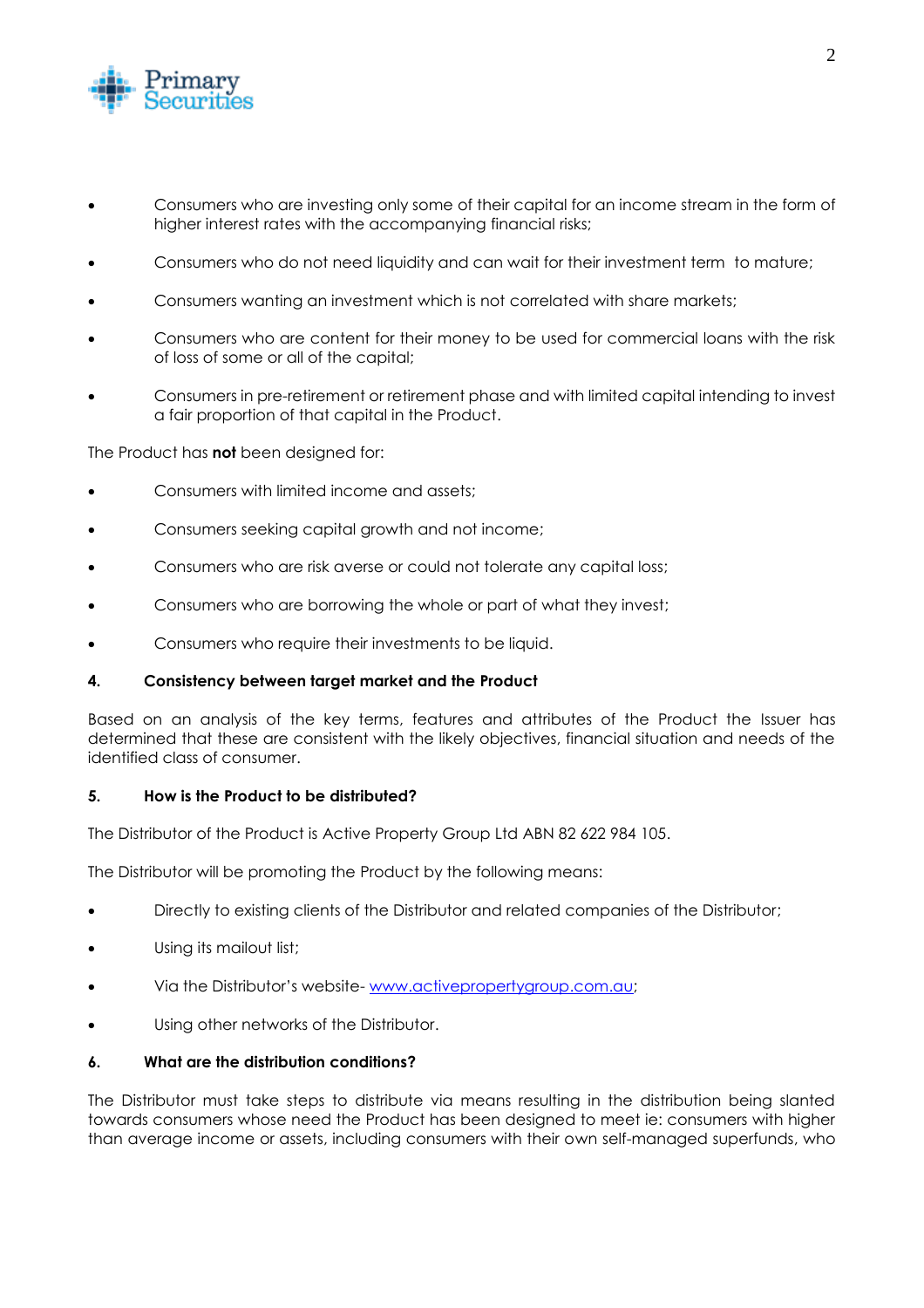

are seeking an income stream for a term (or extended term) in the form of higher interest rates, and who can tolerate a moderate to high level of Investment risk to achieve those rates.

This can be achieved by the Distributor selecting its distribution methods so that the likelihood of consumers outside the target market taking up the Product is low.

The Product must not be advertised on broad social media or through normal channels in a way that might imply it is suitable for all types of consumers indiscriminately.

### **7. Adequacy of distribution conditions**

The Distributer should consider the following to determine the adequacy of its distribution methods:

- Is the distribution method likely to target potential consumers seeking an income stream for a term (or extended term) in the form of higher interest rates?
- Is the distribution method likely to target potential consumers who can tolerate a moderate to high level of investment risk to achieve those rates?
- Is the distribution method likely to target potential consumers who have more than a small amount of capital only a small proportion of which is being invested in the Product?
- Is the distribution method likely to target potential consumers who do not need liquidity and can wait for their investment term (or extended term) to mature?
- Is the distribution method likely to target potential consumers who want an investment which is not correlated with share markets, that is, the value of the investment does not go up and down as share markets go up and down?
- Is the distribution method likely to target potential consumers who are content for their money to be used for commercial loans with the risk of loss of some or all of the capital?

Where the distribution methods result in significant dealing outside of the Target Market this is an indication that the distribution methods are not adequate and need to be reconsidered to ensure compliance with the TMD.

A significant dealing is:

- By analysis or sampling, the Issuer concludes that the proportion of consumers not in the target market is greater than 10% of all consumers in the Product (by number of consumers), including consumers who have received personal advice;
- Complaints are received by the Distributor and the Issuer from at least 10 consumers in a 12 month period which indicate that the Product was not suitable for them.

If the Distributor becomes aware of a significant dealing, the Distributor must notify the Issuer within 10 days.